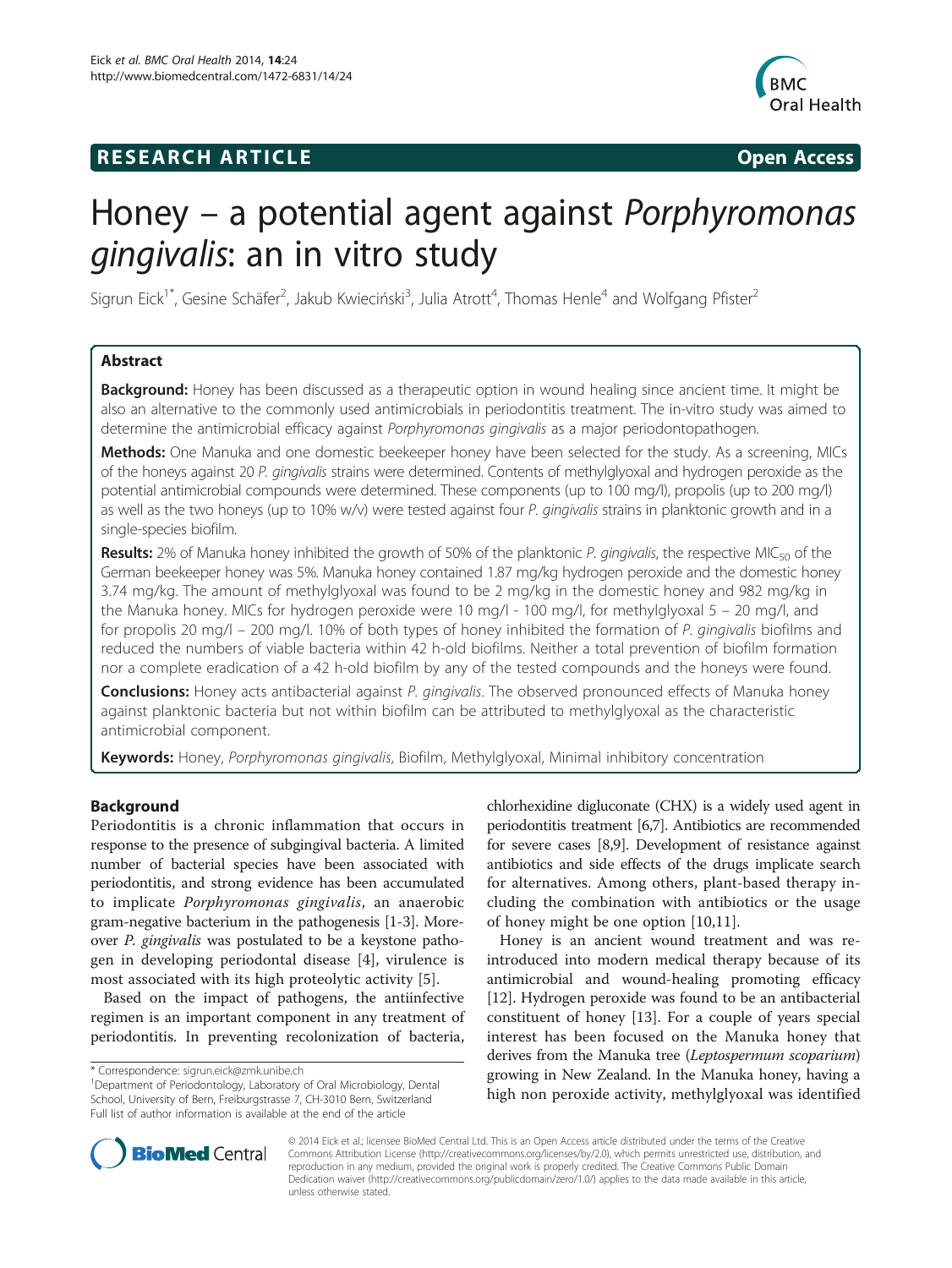as the dominant antibacterial constituent [\[14](#page-7-0)]. Honey has been proven to be effective in treatment of recurrent herpes simplex lesions [[15](#page-7-0)], burn wounds [[16\]](#page-7-0), postoperative infected wounds [\[17](#page-7-0)]. It was found to reduce numbers of mutans streptococci in saliva of xerostomic patients [\[18](#page-7-0)]. In patients with gingivitis and plaque, the Manuka honey was able to reduce bleeding and the amount of plaque [\[19](#page-7-0)].

Another important bee product having an antimicrobial activity is propolis, a resinous substance which bees use for sealing of their combs [\[20](#page-7-0)]. As an additive to toothpastes [[21](#page-7-0)] or irrigation [\[22](#page-7-0)], propolis may promote periodontal health.

Our study was aimed to determine the effect of two types of honey and of their most known antimicrobial compounds hydrogen peroxide and methylglyoxal, as well as of propolis on *P. gingivalis* strains in planktonic growth and in a single-species biofilm.

## Methods

## Porphyromonas gingivalis strains

Twenty P. gingivalis strains from the strain collection of the Laboratory of Oral Microbiology (University of Bern, Department of Periodontology) were included in the screening experiments determining minimal inhibitory concentration (MIC) values of the honeys. Strains included were two laboratory strains (ATCC 33277, W83) and 18 banked as isolates from periodontitis samples (BGH40- 2, D2-4-3, D5-2-2, J358-1, J361-1, J362-1, J374-1, J378-1, J424-1, J426-1, J430-1, J435-1, J439-1, M5-1-2, MaRL, PL55, PL110, PL126). In the follow-up experiments the type strain ATCC 33277 and three other strains (M5-1-2, MaRL, J361-1) were used. The selection was based on the different colony morphology. M5-1-2 strain forms smooth colonies, MaRL very rough ones and J361 colonies similar to those formed by the type strain. The identity was confirmed by 16S rDNA sequence analysis.

All strains were kept frozen prior to the experiments. They were transferred and cultured anaerobically  $(10\% \; H_2)$ , 5%  $CO<sub>2</sub>$ , 85% N<sub>2</sub>) on Schaedler agar plates (Oxoid, Basingstoke, GB) containing 8% sheep blood 24 h before starting the experiments at 37°C.

## Honeys, their potentially antimicrobial compounds and propolis

A local (German) multifloral blossoms honey from a beekeeper and a New Zeeland Manuka honey (Manuka Health New Zeeland Ltd, Te Awamutu, New Zeeland) were selected for the experiments. Tests of culturing the two honeys in anaerobic conditions did not show any microbial growth; therefore no gamma irradiation was applied. All media in the experiments with honey contained 0.1% (v/v) Tween 20 to increase solubility of honey.

The content of hydrogen peroxide was measured by means of potassium permanganate [[23](#page-7-0)] and those of

methylglyoxal was determined by reverse-phase, highperformance liquid chromatography (RP-HLPC) according to Mavric et al. [\[14](#page-7-0)]. Methylglyoxal and hydrogen peroxide (both Sigma-Aldrich, Steinheim, Germany) were available as 40% and 30% solution in water. The propolis was obtained as a 20% ethanolic dilution from a local beekeeper. Thus, in all experiments testing propolis, the respective amount of ethanol was added.

## Determination of minimal inhibitory concentrations

The susceptibilities were determined by the micro-bouillon dilution technique being a standard technique in microbiology [\[24\]](#page-7-0). 17 parts (170 μl each) of Wilkins–Chalgren broth (Oxoid) were mixed with 1 part of bacterial suspension (10 μl) and 2 parts of the honey diluted in 0.9% sodium chloride (20 μl each). The final concentrations ranged between 1 and 10% (w/v) honey. Similarly, the MICs of methylglyoxal and hydrogen peroxide were determined. The concentrations to be tested were between 0.1 and 100 mg/l. The propolis was tested in the range of 20 – 20,000 mg/l. 0.9% sodium chloride solution served as growth control. After an incubation time of 42 h, the MICs were determined visually. The results were confirmed by subculturing of each 10 μl of broth on Schaedler agar plates. The MIC was defined as the lowest concentration repressing visible growth.

## Single-species biofilms

The bacterial strains were precultured in Schaedler broth (Oxoid) added by 8% lysed sheep blood overnight. To determine effects on a forming biofilm assay, slides were placed into wells of 24-well plates and have been covered with artificial saliva (250 μl each) for 1 h at 37°C to create a pellicle. 1 l of the saliva (ISO 10993) contained 0.7 g sodium chloride, 0.26 g disodium phosphate, 0.33 g potassium thiocyanate, 1.2 g potassium dihydrogen phosphate 1.5 g sodium hydrogen carbonate and 1.2 g potassium chloride; this solution was supplemented with 4 g porcine mucin type II and 50 g albumine. After removal of the artificial saliva, 1.8 ml of bacterial suspension was transferred to the wells, followed by 200 μl of honey in different dilutions. The final concentrations of honey in the mixtures were 1 and 10% ( $w/v$ ). The negative control was 0.9% sodium chloride solution. After 6 h and 24 h of incubation in an anaerobic atmosphere at 37°C, the slides were removed, shortly dipped into 0.9% sodium chloride solution to remove non adherent bacteria and then placed into other tubes containing 0.9% sodium chloride solution. The tubes have been exposed to ultrasonication of 160 W (Sonorex Super RK102H, Bandelin, Berlin, Germany) for 1 min. After a subsequent vortexing for 1 min, the numbers of viable P. gingivalis were determined as colony forming units (CFU) after plating of 100 μl of the suspension on Schaedler agar plates and cultivation.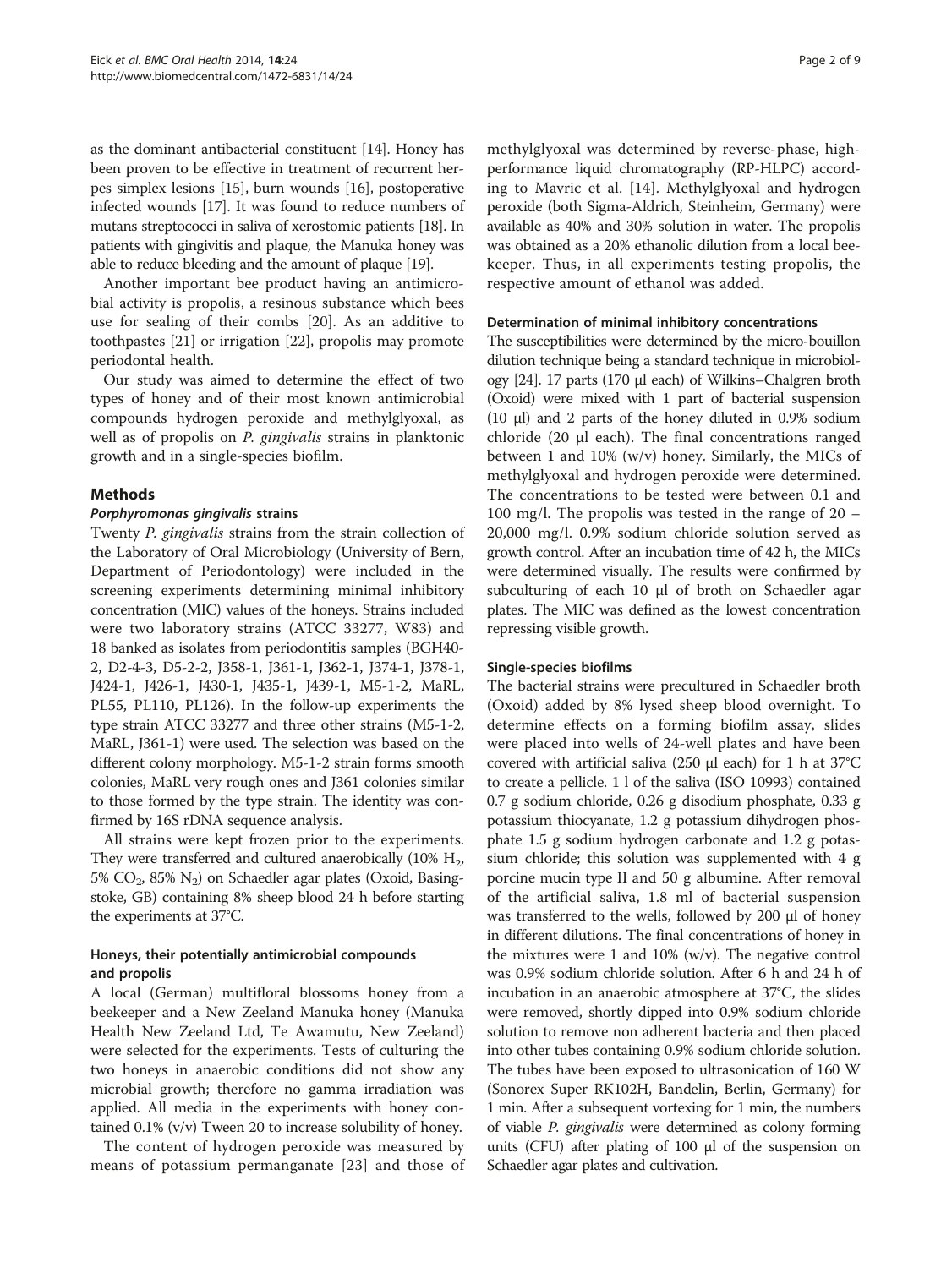Further, the effects of the honeys on a 42 h-old biofilm were tested. In these experiments, the bacterial suspensions were placed into the wells after creating the artificial pellicle. Forty-two hours after starting incubation, the supernatants were carefully removed and replaced by nutrient broth and honey solutions. The final concentrations used in these experiments were also 1% and 10% (w/v) honey. After an additional incubation time of 6 h and 24 h, the numbers of viable bacteria were determined as described above.

In follow-up experiments, hydrogen peroxide and methylglyoxal were tested instead of honey. The final concentrations were 5, 20 and 100 mg/l hydrogen peroxide and methylglyoxal respectively. The propolis was tested in the final concentrations of 20 mg/l and 200 mg/l.

All experiments were made in three independent repetitions at least. The statistical analysis was made by Student's t-test for independent samples by using SPSS Statistics v.17.0 (IBM, Chicago, IL). Test samples were each compared with controls. The level of significance was set to  $p < 0.05$ .

## Results

#### Content of potentially antimicrobial compounds

The Manuka honey contained 1.87 mg/kg hydrogen peroxide and the domestic honey 3.74 mg/kg. The amount of methylglyoxal was found to be 2 mg/kg in the domestic honey and 982 mg/kg in the Manuka honey.

#### Minimal inhibitory concentrations

In the screening assays including 20 P. gingivalis strains, the minimal inhibitory concentration against 50% of the included strains ( $MIC_{50}$ ) was 5% for the local domestic beekeeper honey and 2% for the Manuka honey. The domestic honey did not inhibit the growth of three strains up to 10% of the honey, whereas the growth of only one strain was not suppressed by 10% (w/v) Manuka honey.

In continuing experiments four strains were included. The growth of P. gingivalis strains was inhibited by 10 mg/l of methylglyoxal with the exception of the reference strain (ATCC 33277) where the MIC was 100 mg/l of the compound. The range of the MICs of hydrogen peroxide was between 5 and 20 mg/l. The propolis was growth-inhibitory in the range of 20 mg/l (M5-1-2 strain) to 200 mg/l (MaRL strain) (Table [1\)](#page-3-0).

#### Effects of honey on biofilms

Honey inhibited the formation of P. gingivalis singlespecies biofilm. Six hours after starting experiments, no differences were visible. At the 24 h time, both kinds of honey reduced concentration-dependently the numbers of viable bacteria. When the higher concentration of 10% was used, the numbers of bacteria in biofilm (mean of all

strains) were significantly lower (each  $p < 0.05$ ) than in the controls without addition of honey (Figure [1\)](#page-3-0).

Addition of the honeys to an 42 h-old biofilm resulted also in a reduction of the mean counts of P. gingivalis strains within the biofilm 6 h and 24 h after exposure (6 h 1% locally produced honey  $p < 0.05$ , all others  $p < 0.01$ ). The differences between the two types of honey were never significant within the same concentration neither in the experiments testing the effect on biofilm formation nor if a 42 h-old biofilm was studied (Figure [1](#page-3-0)).

When analyzing the strain dependent effects, the clinical isolates were more susceptible in comparison with the type strain (control). The differences were significant  $(p < 0.05)$  for 1% (w/v) of Manuka honey 6 h after starting biofilm formation. In the experiments testing the effects of honeys on 42 h-old biofilms, 10% of the Manuka honey ( $p < 0.05$ ) as well as 1% and 10% of the locally produced honey (each  $p < 0.01$ ) showed a stronger antibacterial efficacy on clinical isolates than on the reference strain 6 h after addition to the existing biofilms. 24 h after addition of the honeys to both types of the experiments, strain dependent differences were not visible any longer (Figure [2](#page-4-0)).

#### Effects of methylglyoxal and hydrogen peroxide on biofilms

The addition of the antibacterial compounds methylglyoxal and hydrogen peroxide did not change the CFU counts of P. gingivalis within biofilm at any time point, neither in the biofilm-forming assays nor in the experiments using 42 h-old biofilms (Figure [3](#page-5-0)). Further, strain dependent differences were not detected (data not shown).

#### Effect of propolis on biofilms

A propolis concentration of 20 mg/l reduced the CFU counts in the forming biofilm after 24 h ( $p < 0.05$ ). No effects were found by testing the higher concentration of 200 mg/l. Addition of the propolis to a 42 h-old biofilm did not change the numbers of bacteria after 6 h. After 24 h the lower concentration of 20 mg/l propolis was effective in reducing the CFU counts; again, 200 mg/l did not show any effect (Figure [4](#page-6-0)). The most resistant strain was the MaRL strain; in the forming biofilm as well in the 42 h-old biofilm, higher CFU counts were found in comparison to the other strains after 24 h addition of 200 mg/l propolis (data not shown).

## **Discussion**

Honey acts antibacterial against P. gingivalis strains, the effect is being more pronounced for the Manuka honey compared to a locally produced beekeeper honey. The obtained MIC values are in the range or below those reported for other species.  $E.g., 10 - 50\%$  honey were growth inhibitory against several enterobacteriacae and staphylococci, different kinds of honey showed only low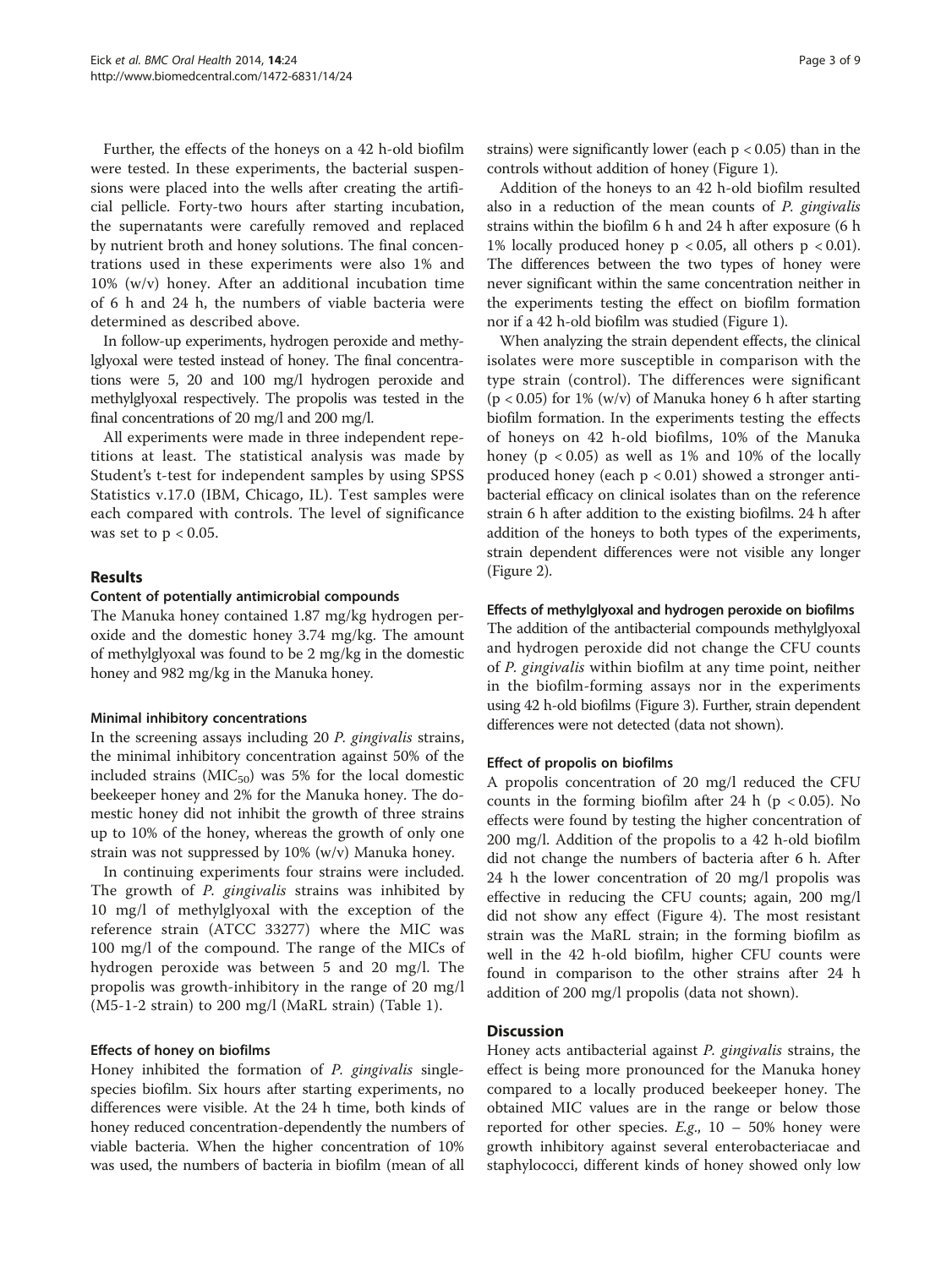| Porphyromonas<br>gingivalis strain | MIC of honeys $(% \mathbf{w}$ w/v) |       | MIC of components (mg/l) |                                 | MIC of<br>propolis (mg/l) |
|------------------------------------|------------------------------------|-------|--------------------------|---------------------------------|---------------------------|
|                                    | Manuka                             | Local |                          | Hydrogen peroxide methylglyoxal |                           |
| ATCC 33277                         |                                    |       | 10                       | 100                             | 40                        |
| $M5-1-2$                           |                                    |       |                          | 10                              | 20                        |
| MaRL                               |                                    | 10    | 20                       | 10                              | 200                       |
| $J361-1$                           |                                    |       |                          | 10                              | 40                        |

<span id="page-3-0"></span>Table 1 Minimal inhibitory concentrations (MIC) of honeys, their potential antimicrobial components and propolis against four Porphyromonas gingivalis strains

differences in antimicrobial efficacy [\[25-27\]](#page-7-0). Contradictory are the results concerning oral microbes. In one study MICs of 12.5 - 25% were determined against oral streptococci [\[25](#page-7-0)], whereas others found 0.1% growth-inhibitory against oral streptococci and anaerobes [[28](#page-7-0)].

Honey contains different antimicrobial compounds. In this study, hydrogen peroxide and methylglyoxal were separately tested. The content of methylglyoxal within Manuka honey was nearly 1 g/kg, slightly higher than determined by others [[29,](#page-7-0)[30\]](#page-8-0). Following from the MICs



units were determined each 6 h and 24 h after addition of the honeys (CFU counts within biofilm; \*p < 0.05; \*\*p < 0.01 compared to controls at the respective time).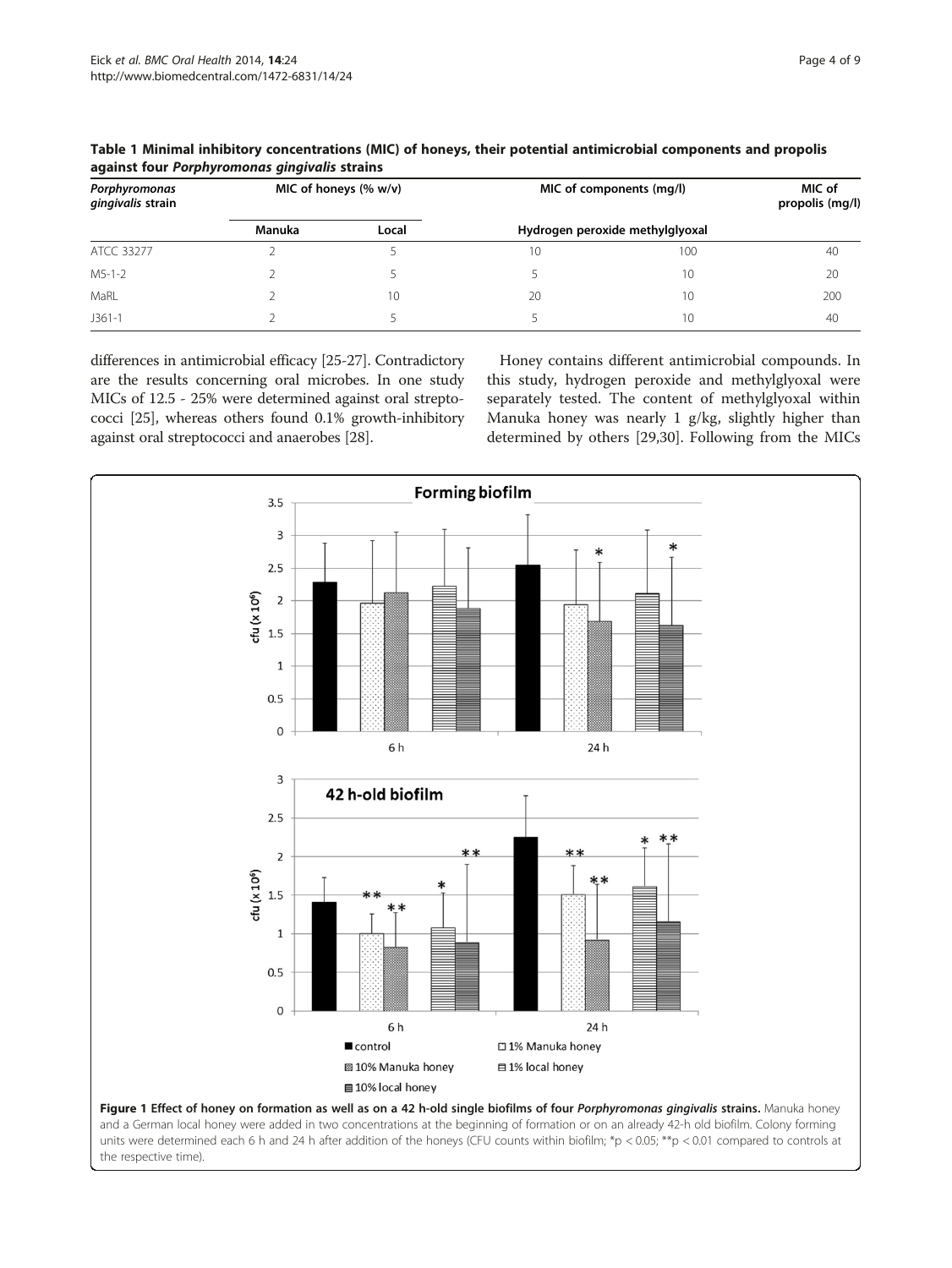<span id="page-4-0"></span>

of the honeys and methylglyoxal, this compound might be responsible for the antimicrobial activity of the Manuka honey against the planktonic P. gingivalis strains. The hydrogen peroxide content was higher in the domestic honey than in the Manuka honey. Others did not find any hydrogen peroxide within Manuka honey [[30\]](#page-8-0). But another study where antimicrobial efficacy was decreased when hydrogen peroxide was removed from Manuka honey implicates also a content of that substance within honey. Our results obtained by a widely used method might be false positively influenced by organic compounds of the honey [[23](#page-7-0)]. Nevertheless, the measured concentrations of hydrogen peroxide within both types of honey were much too low for an antimicrobial action against the P. gingivalis strains included in our study. But interestingly, the strain exhibiting the most resistance against hydrogen peroxide was also least sensitive to the locally produced honey. Another not studied potential antimicrobial compound in the honey is the sugar but it exerts no or limited antibacterial affect [[25,26](#page-7-0)]. Moreover, naturally occurring antimicrobial peptides might contribute to the antimicrobial efficacy of the honeys, recently a bee defensin has been discovered in a Medical (Revamil® source) honey [[30\]](#page-8-0). Further, an effect of a decreasing pH cannot be completely excluded, as 10% of honey reduced the pH by about pH 0.3 as measured in broth. Propolis acts antibacterial against different oral anaerobes among them *P. gingivalis* [[31](#page-8-0)]; MICs of propolis against P. gingivalis ATCC 33277 were reported in two studies as being between 64 and 512 mg/l (different kinds of propolis originating from Brazil and Turkey have been tested) [[32,33](#page-8-0)]. In our study, only one kind of propolis originating from a lowland region in Germany characterized by a temperate climate was included. MIC against P. gingivalis ATCC 33277 was found to be slightly lower than reported before. MICs against the clinical isolates were not unique; the range was 20 – 200 mg/l.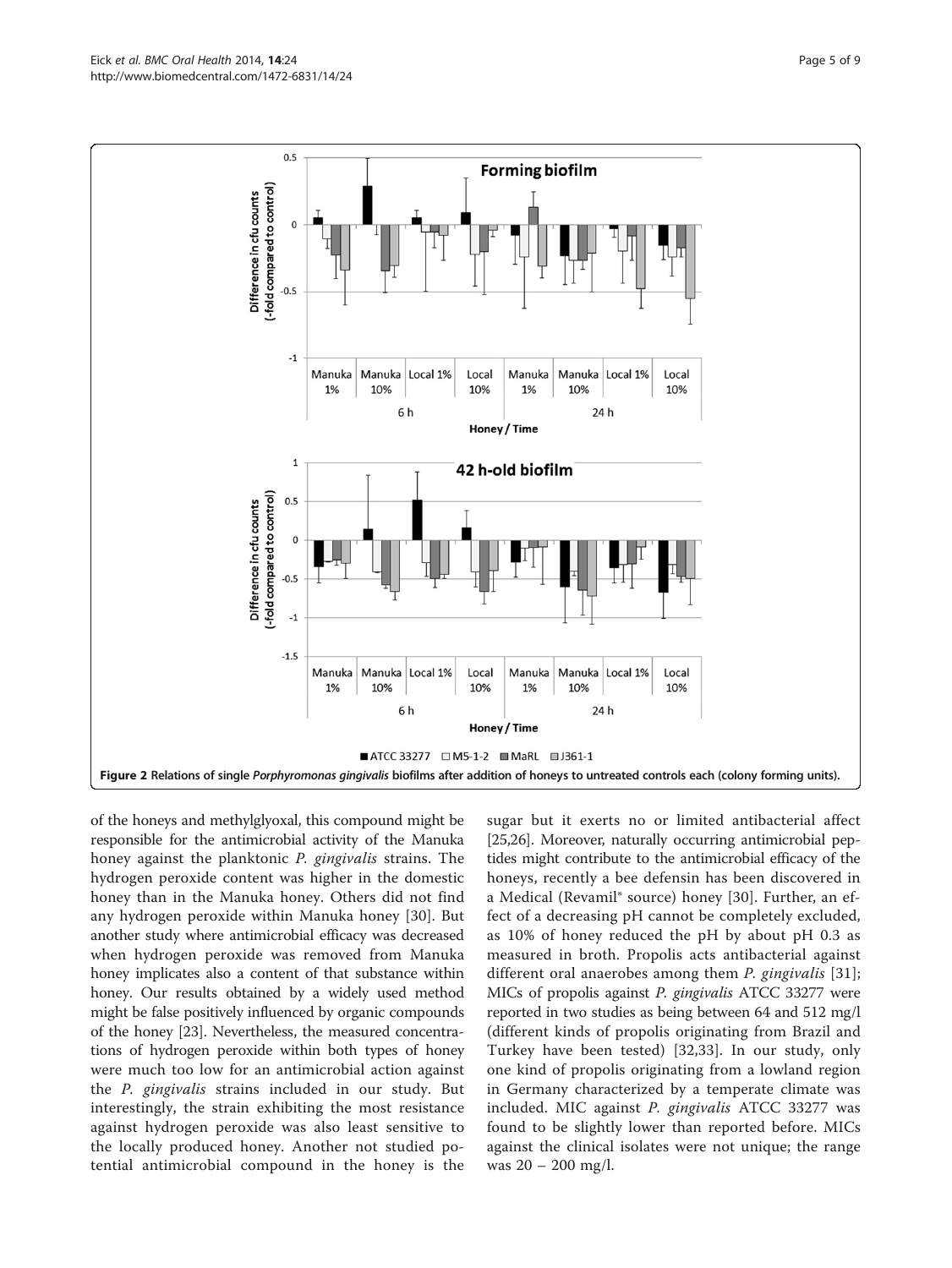<span id="page-5-0"></span>Eick *et al. BMC Oral Health 2*014, **14**:24<br>http://www.biomedcentral.com/1472-6831/14/24



Biofilms are known to be more resistant against antimicrobials than planktonic growing bacteria; antibiotics are 100-fold less sensitive against P. gingivalis in biofilm [[34\]](#page-8-0). Therefore, honeys including its potentially antimicrobial compounds were also tested on a P. gingivalis biofilm. The used model was a simple one using artificial saliva to simulate oral conditions. But it has to be noted that dental plaque represents a much more complex highly organized biofilm [\[35,36](#page-8-0)] consisting up to 7000 species-level phylotypa [[37](#page-8-0)], where communication occurs within different species [\[38](#page-8-0)]. Here, we wanted to show a potential effect on a forming biofilm representing the in vivo situation after mechanical disruption of a biofilm and on a 42 h-old biofilm. The efficacy of honey and its compounds on *P. gingivalis* biofilms was limited. Neither a complete eradication of a 42 h-old biofilm nor a total prevention of a biofilm formation was shown. Only 10% of both kinds of honey as well as 20 mg/l propolis were able to reduce the CFU counts within biofilm 24 h after beginning of biofilm formation. Surprisingly, the effects of honey were more remarkable on a 42 h-old biofilm. In our study the action of especially the Manuka honey against P. gingivalis biofilms seems to be not only due to a bactericidal effect of methylglyoxal as is was itself non effective under those conditions. A potential interaction with P. gingivalis capsule may play a role in disrupting biofilms suggested by the finding that in contrast to most clinical isolates the most resistant ATCC 33277 strain is characterized by missing capsule formation [\[39,40](#page-8-0)]. Recently, it was reported that about  $25 - 50\%$  of honey were bactericidal to S. *aureus* including methicillin-resistant strains and Pseudomonas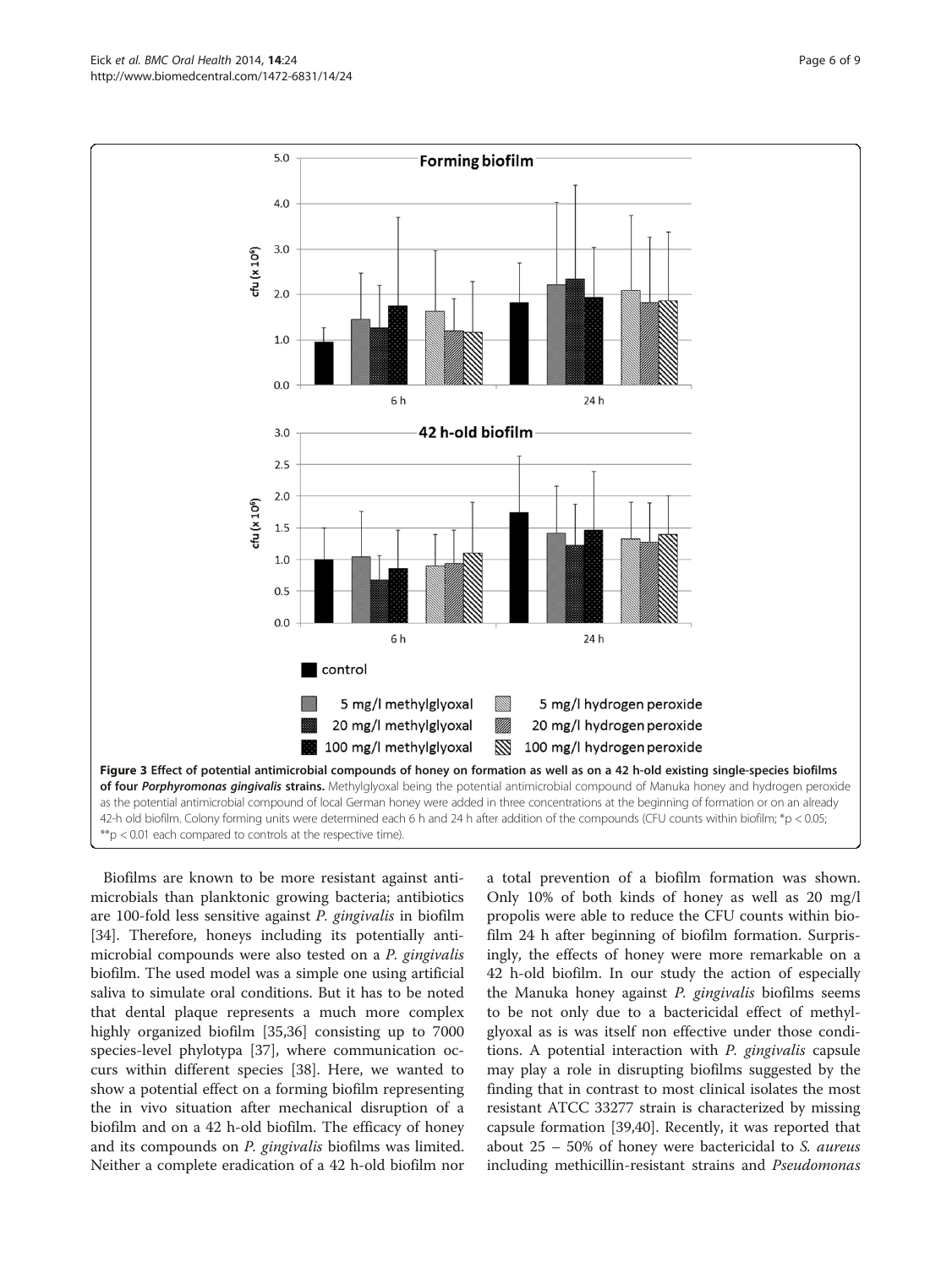aeruginosa overnight single-species biofilm, contrary to most of the antibiotics that did not show any effect [[41](#page-8-0)]. Another study found  $6 - 12\%$  of Manuka honey and 12 – 25% of a Norwegian forest honey preventive in biofilm formation of staphylococci and gram-negative aerobes [[42\]](#page-8-0). Only one study examined the effect of methylglyoxal on biofilm formation, 1.05 mg/ml methylglyoxal were bactericidal against 30 h-old S. aureus biofilms [[29](#page-7-0)]. Interestingly, this value was also higher than those measured in its respective honey [[29](#page-7-0)] implicating that methylglyoxal is not the only compound acting bactericidal. In these studies the tested concentrations of honey and methylglyoxal were higher than in ours assays. We had to ensure suitable growth conditions of P. gingivalis which required a sufficient amount of nutrient media. Further in oral cavity, a dilution effect by saliva and

gingival crevicular flow has to be considered. Nevertheless, subsequent studies should test also higher concentrations of methylglyoxal.

In experiments using propolis, an inhibitory effect only in the concentration of 20 mg/l was found, the higher tested concentration of propolis did not have any effect on the counts of viable bacteria within biofilms. Probably the limited effect of propolis is not only due to the direct antimicrobial actions. Propolis negatively interacts with S. *aureus* adhesion and biofilm formation by inhibiting virulence factors in low concentration [[43\]](#page-8-0).

In addition to its antibacterial activity, immunmodulatory effects of honey have been described. Honey stimulates the release of inflammatory cytokines from monocytes [[44](#page-8-0)], mRNA expression of TGF-β as an wound-healing promoting cytokine is upregulated [[45](#page-8-0)]. Propolis does not

<span id="page-6-0"></span>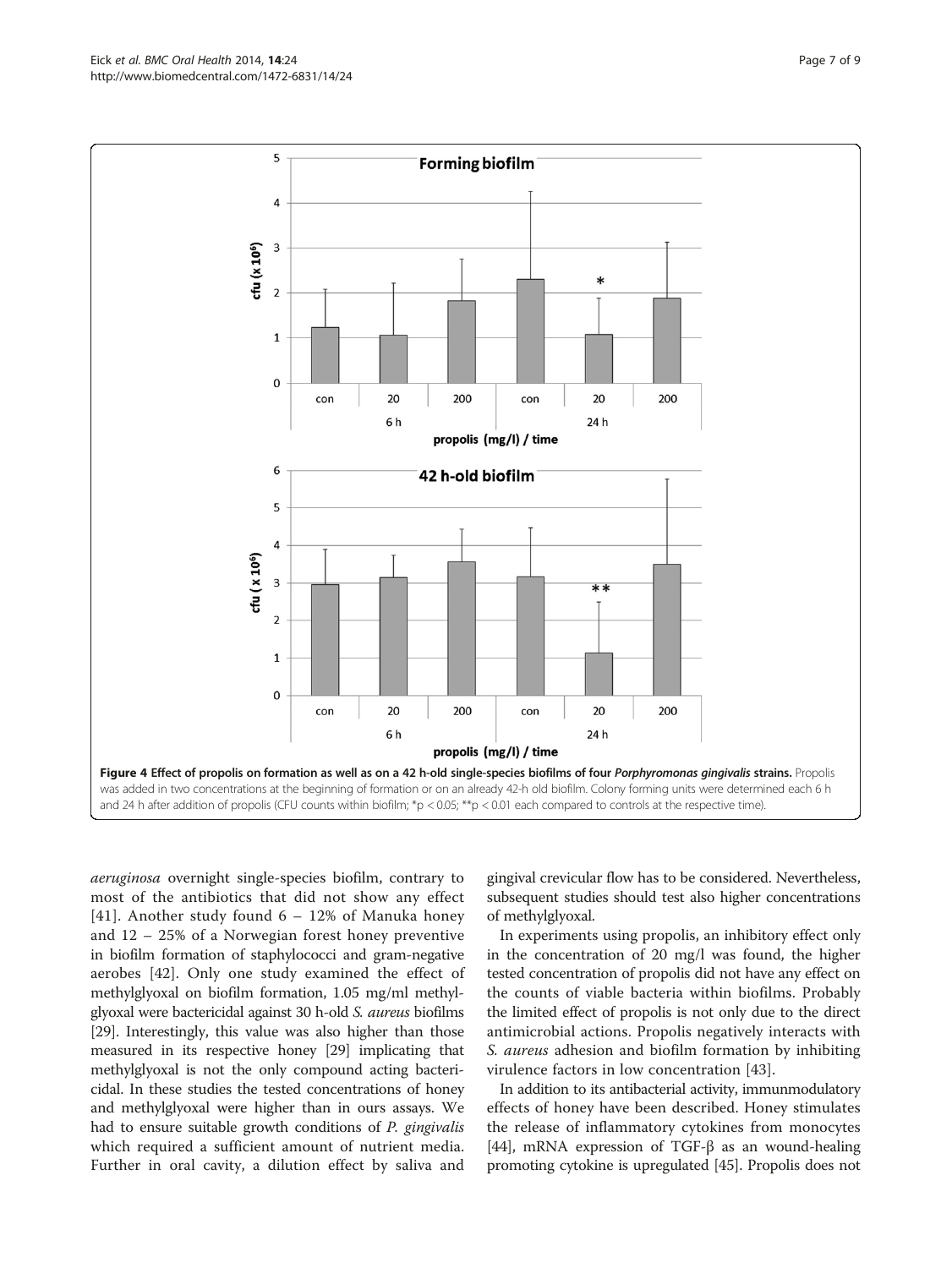<span id="page-7-0"></span>have a high cytotoxicity against periodontal ligament cells [[46](#page-8-0)]. It suppresses syntheses of inflammatory cytokines, whereas TGF-β1 is increased [[47](#page-8-0)].

In an in vitro study it was shown that chlorhexidine acts more antibacterial than honey [[48\]](#page-8-0). However, the addition of honey or its components as natural products to mouth rinses, tooth pastes may be discussed as a beneficial option in prevention and therapy of periodontitis. A subgingival irrigation with propolis extraxt improved the clinical parameters and reduced the counts of P. gingivalis [22]. In a pilot study including gingivitis patients, the usage of a chewing gum containing Manuka honey reduced the inflammatory variables and the plaque-score in comparison to a chewing gum without honey [19].

#### Conclusions

In conclusion, honey especially Manuka honey acts growthinhibitory on *P. gingivalis* as a major periodontopathogen. This effect on planktonic bacteria but not within biofilm is based on the ingredient methylglyoxal. Honey may destroy biofilms containing P. gingivalis. Therefore an addition of honey or its compounds to oral health-care products may have potential in prevention and treatment of periodontitis. More studies are needed to verify specifically the effect of honey and its compounds on oral species associated with periodontitis.

#### Competing interests

The authors declare that they have no competing interests.

#### Authors' contributions

SE participated in planning and designing the study as well as in the data analysis. GS performed the microbiological laboratory work. JK participated in study design and data analysis. JA and TH performed analysis of the honeys. WP participated in planning and designing the study. All authors participated in drafting the manuscript; they have read and approved the final manuscript.

#### Acknowledgement

We are grateful to Claudia Ranke (University Hospital Jena) for excellent assistance in performing the in vitro assays. The authors would like to thank Wilfried Dölz and Martin Kramesberger for providing us the local beekeeper honey and the propolis. Juergen W. Einax' (University of Jena) helpful advices for determination of hydrogen peroxide content within the honeys are highly appreciated. We are indebted Richard Miron (University of Bern) for language corrections and Walter Bürgin (University of Bern) for statistical advice. This study was institutionally funded. No external funding was provided.

#### Author details

<sup>1</sup>Department of Periodontology, Laboratory of Oral Microbiology, Dental School, University of Bern, Freiburgstrasse 7, CH-3010 Bern, Switzerland. <sup>2</sup>Medical University Laboratories, Institute of Medical Microbiology, University Hospital of Jena, Jena, Germany. <sup>3</sup>Department of Rheumatology and Inflammation Research, Sahlgrenska Academy, University of Gothenburg, Gothenburg, Sweden. <sup>4</sup>Institute of Food Chemistry, Technische Universität Dresden, Dresden, Germany.

#### Received: 17 December 2013 Accepted: 11 March 2014 Published: 25 March 2014

#### References

1. Ezzo PJ, Cutler CW: Microorganisms as risk indicators for periodontal disease. Periodontol 2000 2003, 32:24–35.

- 2. Genco RJ: Current view of risk factors for periodontal diseases. J Periodontol 1996, 67(10 Suppl):1041–1049.
- 3. Lamont RJ, Jenkinson HF: Subgingival colonization by Porphyromonas gingivalis. Oral Microbiol Immunol 2000, 15(6):341–349.
- 4. Hajishengallis G, Darveau RP, Curtis MA: The keystone-pathogen hypothesis. Nat Rev Microbiol 2012, 10(10):717–725.
- 5. Imamura T: The role of gingipains in the pathogenesis of periodontal disease. J Periodontol 2003, 74(1):111–118.
- 6. Santos S, Herrera D, Lopez E, O'Connor A, Gonzalez I, Sanz M: A randomized clinical trial on the short-term clinical and microbiological effects of the adjunctive use of a 0.05% chlorhexidine mouth rinse for patients in supportive periodontal care. J Clin Periodontol 2004, 31(1):45–51.
- 7. Cosyn J, Sabzevar MM: Subgingival chlorhexidine varnish administration as an adjunct to same-day full-mouth root planing. II. Microbiological observations. J Periodontol 2007, 78(3):438–445.
- 8. van Winkelhoff AJ, Winkel EG: Antibiotics in periodontics: right or wrong? J Periodontol 2009, 80(10):1555–1558.
- 9. Guentsch A, Jentsch H, Pfister W, Hoffmann T, Eick S: Moxifloxacin as an adjunctive antibiotic in the treatment of severe chronic periodontitis. J Periodontol 2008, 79(10):1894–1903.
- 10. Allaker RP, Douglas CW: Novel anti-microbial therapies for dental plaque-related diseases. Int J Antimicrob Agents 2009, 33(1):8–13.
- 11. Moon SE, Kim HY, Cha JD: Synergistic effect between clove oil and its major compounds and antibiotics against oral bacteria. Arch Oral Biol 2011, 56(9):907–916.
- 12. Cooper R: Honey in wound care: antibacterial properties. GMS Krankenhhyg Interdiszip 2007, 2(2):Doc51.
- 13. White JW Jr, Subers MH, Schepartz AI: The identification of inhibine, the antibacterial factor in honey, as hydrogen peroxide and its origin in a honey glucose-oxidase system. Biochim Biophys Acta 1963, 73:57-70.
- 14. Mavric E, Wittmann S, Barth G, Henle T: Identification and quantification of methylglyoxal as the dominant antibacterial constituent of Manuka (Leptospermum scoparium) honeys from New Zealand. Mol Nutr Food Res 2008, 52(4):483–489.
- 15. Al-Waili NS: Topical honey application vs. acyclovir for the treatment of recurrent herpes simplex lesions. Med Sci Monit 2004, 10(8):MT94–MT98.
- 16. Baghel PS, Shukla S, Mathur RK, Randa R: A comparative study to evaluate the effect of honey dressing and silver sulfadiazene dressing on wound healing in burn patients. Indian J Plast Surg 2009, 42(2):176-181.
- 17. Al-Waili NS, Saloom KY: Effects of topical honey on post-operative wound infections due to gram positive and gram negative bacteria following caesarean sections and hysterectomies. Eur J Med Res 1999, 4(3):126–130.
- 18. Sela M, Maroz D, Gedalia I: Streptococcus mutans in saliva of normal subjects and neck and head irradiated cancer subjects after consumption of honey. J Oral Rehabil 2000, 27(3):269–270.
- 19. English HK, Pack AR, Molan PC: The effects of manuka honey on plaque and gingivitis: a pilot study. J Int Acad Periodontol 2004, 6(2):63-67.
- 20. Viuda-Martos M, Ruiz-Navajas Y, Fernandez-Lopez J, Perez-Alvarez JA: Functional properties of honey, propolis, and royal jelly. J Food Sci 2008, 73(9):R117–R124.
- 21. Botushanov PI, Grigorov GI, Aleksandrov GA: A clinical study of a silicate toothpaste with extract from propolis. Folia Med (Plovdiv) 2001, 43(1-2):28-30.
- 22. Gebaraa EC, Pustiglioni AN, de Lima LA, Mayer MP: Propolis extract as an adjuvant to periodontal treatment. Oral Health Prev Dent 2003, 1(1):29–35.
- 23. Reichert JS, McNeight SA, Rudel HW: Determination of hydrogen peroxide and some related peroxygen compounds. Ind Eng Chem 1939, 31:194–197.
- 24. CLSI: Methods for antimicrobial susceptibility testing of anaerobic bacteria; Approved Standard-Seventh edition. In Volume 27. Wayne, PA, USA: Clinical and Laboratory Standards Institute Vol. 27 No. 2; 2007:M11–A17.
- 25. Basson NJ, Grobler SR: Antimicrobial activity of two South African honeys produced from indigenous Leucospermum cordifolium and Erica species on selected micro-organisms. BMC Complement Altern Med 2008, 8:41.
- 26. Lin SM, Molan PC, Cursons RT: The controlled in vitro susceptibility of gastrointestinal pathogens to the antibacterial effect of manuka honey. Eur J Clin Microbiol Infect Dis 2011, 30(4):569–574.
- 27. Lusby PE, Coombes AL, Wilkinson JM: Bactericidal activity of different honeys against pathogenic bacteria. Arch Med Res 2005, 36(5):464–467.
- 28. Badet C, Quero F: The in vitro effect of manuka honeys on growth and adherence of oral bacteria. Anaerobe 2011, 17:19–22.
- 29. Jervis-Bardy J, Foreman A, Bray S, Tan L, Wormald PJ: Methylglyoxal-infused honey mimics the anti-Staphylococcus aureus biofilm activity of manuka